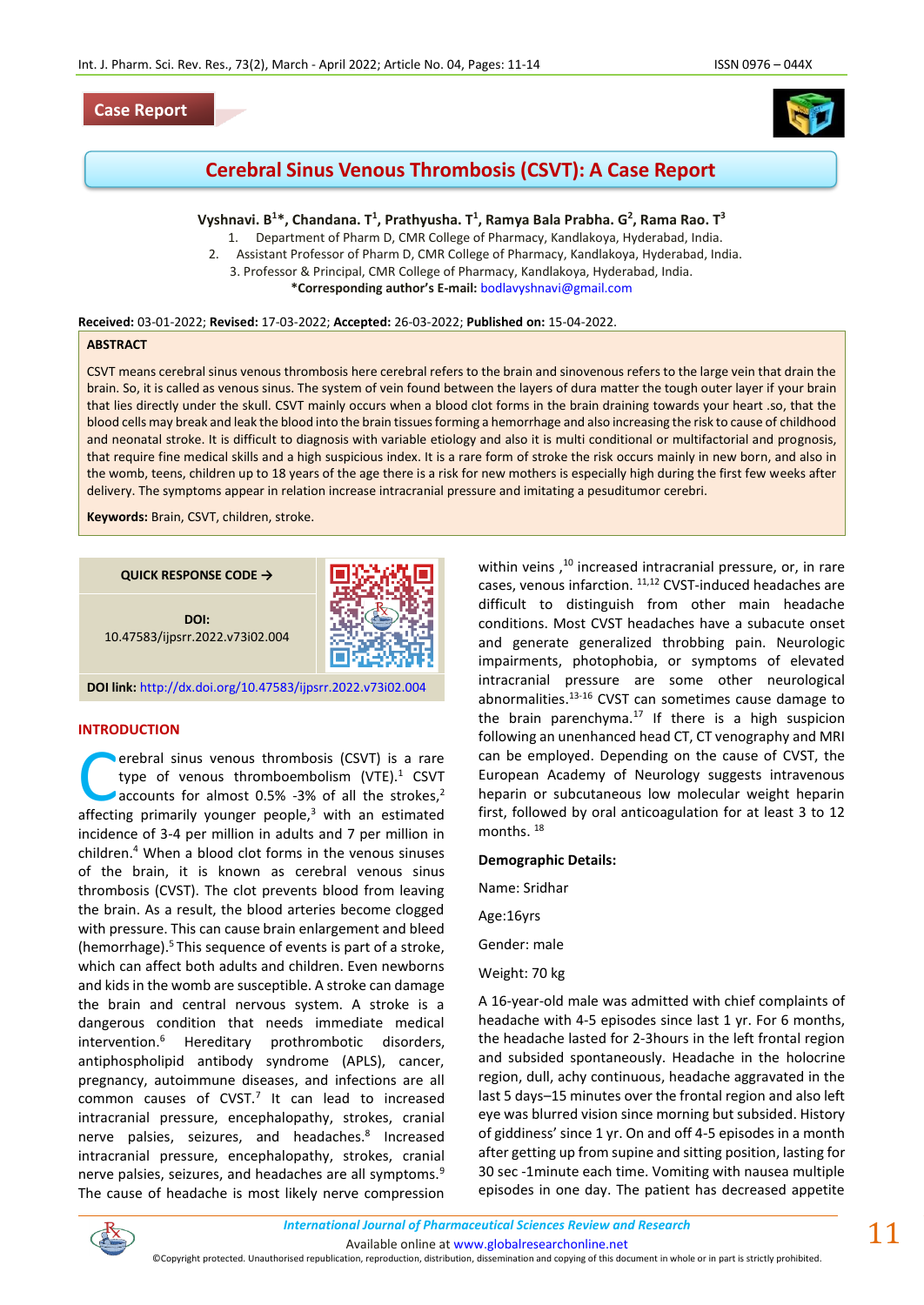and sleep. The patient has no history of seizures, rhinorrhea, or lacrimation.

The patient was examined, and the temperature was afebrile, the pulse rate was: 69 bpm, spo2:100%, central nervous system: no abnormality detected, Blood Pressure: 90/6mmhg.

# **Socio-economic history**

The patient belongs to a middle–class family. They live in a rented house with all the facilities. They maintained proper hygiene around the surroundings.

### **Laboratory Findings**



ECG: the impression was T-wave is decreased v3-v5 flattering of T-wave

# **MRI with MRA with MRV:**

- 1. Small focal area of blooming in SW images, with hypersensitivity in-phase images in left parietal lobe calcified granuloma.
- 2. Absent flow related signals in superior sagittal sinus with linear filling defect in right transverse lines– acute to sub-acute Dural venous sinus thrombosis.
- 3. Hypo plastic left transverse and sigmoid sinus.
- 4. All major intracranial arteries show the normal caliber. **Treatment:**



We started the patient with the treatment on admission

- 1. Inj. Mannitol 100ml/Iv/TID for 5 days
- 2. Inj. Low molecular weight heparin 60 mg/ SC for 5 days,
- 3. Inj. Pantoprazole 40 mg/iv /OD,
- 4. Inj. Ondansetron 4 mg iv BD,
- 5. Tab. Naproxen 250 mg BD Day 3



*International Journal of Pharmaceutical Sciences Review and Research International Journal of Pharmaceutical Sciences Review and Research*

Available online a[t www.globalresearchonline.net](http://www.globalresearchonline.net/)

©Copyright protected. Unauthorised republication, reproduction, distribution, dissemination and copying of this document in whole or in part is strictly prohibited.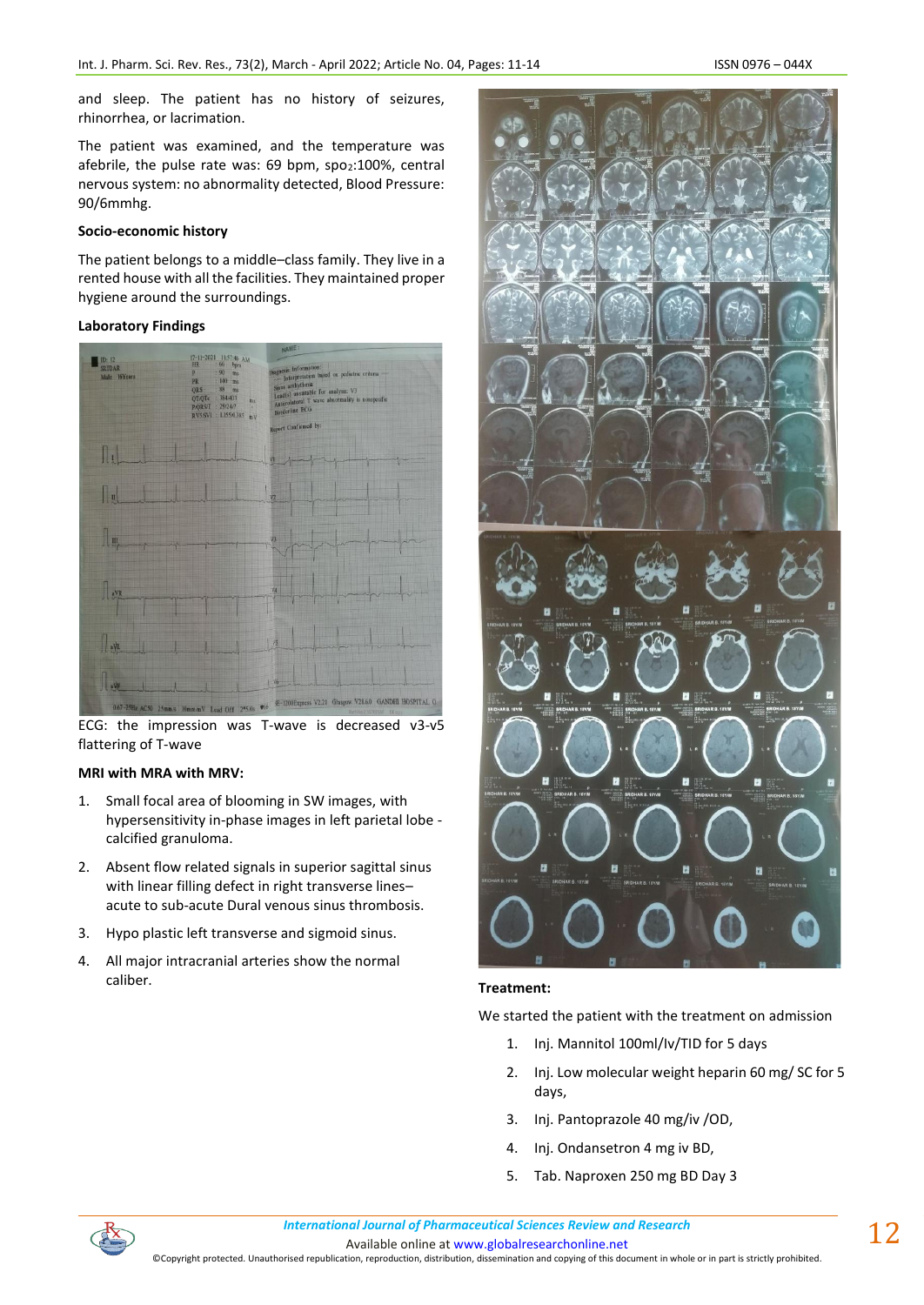6. Syp.laculose was added on day 3 PO/TID 5ml

Day 4 head ached was on and off, so they added

7. Tab.warfarin 4mg was OD was given

After giving warfarin and heparin they advised to take PT INR After 24 hours.

On the day 7 patient with no complaints was treatment was given

They added oral glycerol 5ml.

# **DISCUSSION**

In 80% of cases, predisposing risk factors are discovered. Pro-thrombotic disorders, head injuries, inflammatory diseases, dehydration, and malignancy are examples of these.

Magnetic Resonance Venography is the preferred and most sensitive diagnostic test, as it permits the venous blockage to be identified together with any consequences, such as cerebral edema and areas of venous infarction, as was the situation in our instance.

Stabilization, anticoagulants, medication, and/or repair of the underlying disorders are all part of the management of a patient with proven CVST. Despite the risk of hemorrhage in venous infarcts, anticoagulation is the mainstay of treatment, even if a hemorrhagic venous infarct already exists, thus we usually give heparin after the diagnosis is confirmed. Following introducing heparin, our patient showed modest clinical improvement.<sup>19</sup>

During the treatment, by using the following combination of drugs, the patient may have a risk of:

1. Warfarin and heparin

The oral anticoagulants may prolong the activated partial thrombosis time because patient is receiving heparin, while heparin may prolong the PT INR in patient is receiving warfarin.

2. Warfarin and sodium valproate

Sodium valproate transiently potentiates the hypo prothrombic effect of warfarin and other oral anti coagulants.

3. Naproxen with Warfarin

NSAID with oral anticoagulants potentiate the risk of bleeding.<sup>20</sup>

# **CONCLUSION**

I have taken this case from the general medicine department. I have dealt with history collection, physical examination, investigations, and drug studies. I observed the patient for 7 days and gave health education to the patient and to the parents. The patient and his parents were following the given instructions.

The primary aim of this disorder is to educate parents, better knowledge of cerebral sinus venous thrombosis (CSVT), better parental counseling about its complications, prevention of further prognosis and recurrence. CSVT is a rare type of venous thromboembolism, affecting primarily younger people.

#### **Abbreviations**

CVST- cerebral venous sinus thrombosis

# **Consent**

The written informed consent was taken from the patient for publication of this case report.

### **REFERENCES**

- 1. Bousser MG, Crassard I. Cerebral venous thrombosis, pregnancy and oral contraceptives. Thromb Res. 2012;130(Suppl): S19–22.
- 2. Bousser MG, Ferro JM. Cerebral venous thrombosis: An update. Lancet Neurol. 2007; 6:162–70.
- 3. Ruiz-Sandoval JL, Chiquita E, Bañuelos-Becerra LJ, Torres-Anguiano C, González-Padilla C, Arauz A, et al. Cerebral venous thrombosis in a Mexican multicenter registry of acute cerebrovascular disease. The RENAMEVASC study. J Stroke Cerebrovascular Dis. 2012; 21:395–400.
- 4. Stam J. Thrombosis of the cerebral veins and sinuses. N Engl J Med. 2005; 352:1791–8.
- 5. Cerebral Venous Sinus Thrombosis (CVST) | Cedars-Sinai.
- 6. Cerebral Venous Sinus Thrombosis (CVST) | Johns Hopkins Medicine.
- 7. Green M, Styles T, Russell T, Sada C, Jallow E, Stewart J, et al. non-genetic and genetic risk factors for adult cerebral venous thrombosis. Thromb Res. 2018; 169:15–22. doi: 10.1016/j.thromres.2018.07.005.
- 8. Ferro JM, Canhão P, Stam J, Bousser MG, Barinagarrementeria F. Prognosis of cerebral vein and dural sinus thrombosis: results of the International Study on Cerebral Vein and Dural Sinus Thrombosis (ISCVT). Stroke. 2004;35:664–70. doi: 10.1161/01.STR.0000117571.76197.26.
- 9. Cerebral Venous Sinus Thrombosis (CVST) Health Encyclopedia - University of Rochester Medical Center.
- 10. Mahale R, Mehta A, John AA, Buddaraju K, Shankar AK, Javali M., et al. Acute seizures in cerebral venous sinus thrombosis: what predicts it? Epilepsy Res. 2016;123:1–5. doi: [10.1016/j.eplepsyres.2016.01.011.](https://pubmed.ncbi.nlm.nih.gov/27023399)
- 11. Kalita J, Misra UK, Singh VK, Dubey D. Predictors and outcome of status epilepticus in cerebral venous thrombosis. J Neurol. 2019;266:417–25. doi: [10.1007/s00415-018-9145-8.](https://pubmed.ncbi.nlm.nih.gov/30569383/)



Available online a[t www.globalresearchonline.net](http://www.globalresearchonline.net/)

©Copyright protected. Unauthorised republication, reproduction, distribution, dissemination and copying of this document in whole or in part is strictly prohibited.